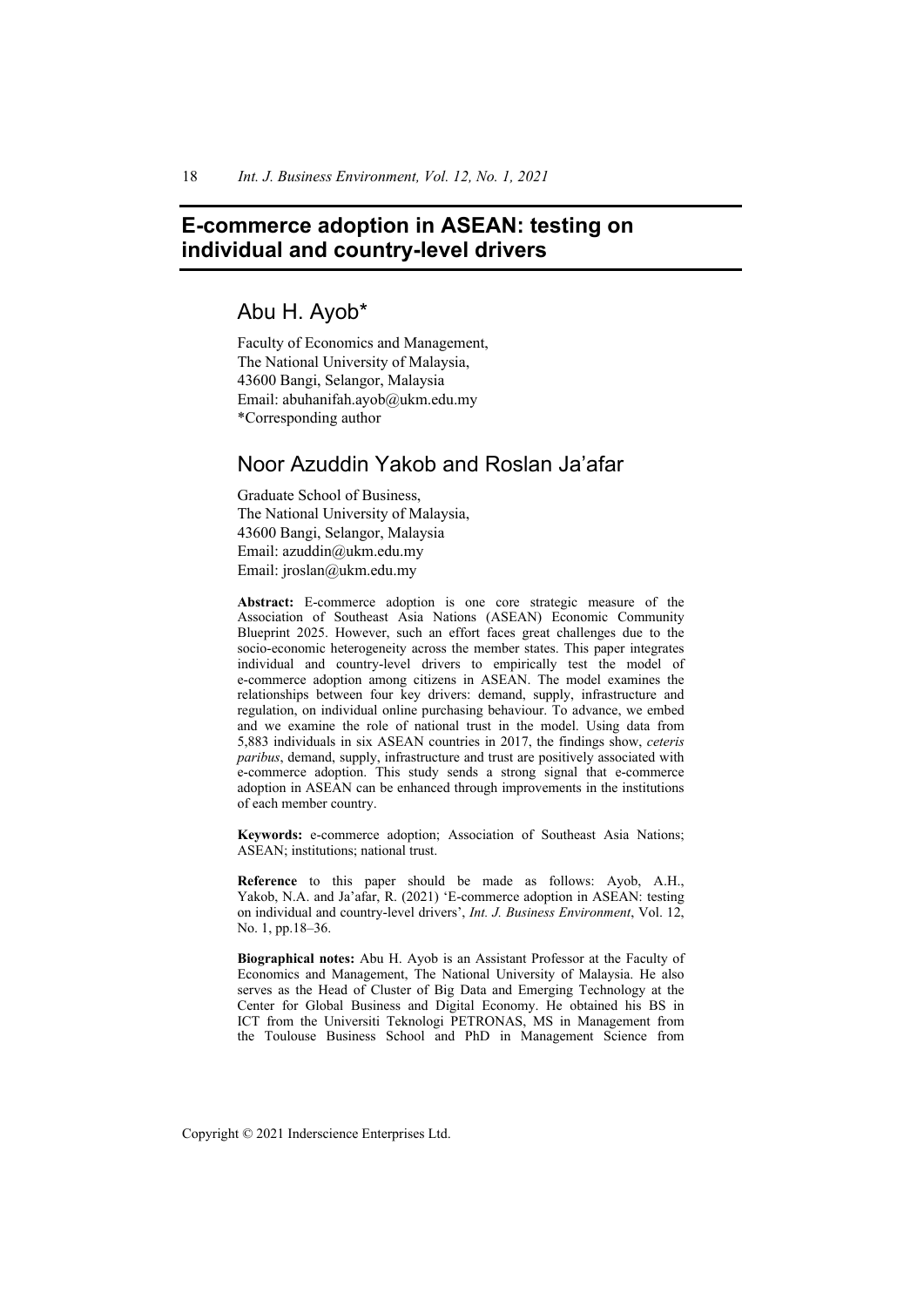the Université Toulouse 1 Capitole. Upon completion, he went to Boston University as a visiting academic before pursuing his Postdoctoral at the Copenhagen Business School and Toulouse Business School. His research interest focuses on various themes in entrepreneurship including education, internationalisation and socio-technological aspects.

Noor Azuddin Yakob is an Associate Professor at the Graduate School of Business, The National University of Malaysia. He obtained his Bachelor's degree of Science in Business Administration from The American University, Washington, DC, Master's of Commerce (honours) from the University of Wollongong, N.S.W. and Doctor of Business Administration from The National University of Malaysia. He was the Visiting Research Scholar at the Centre of Australian Financial Institutions, University of Southern Queensland. He was also the Visiting Lecturer at the Tashkent State Technical University, Uzbekistan and University of Science and Technology in Sana's, Yemen.

Roslan Ja'afar is a Lecturer at the Graduate School of Business, The National University of Malaysia. He received his Bachelor's of Economics (BEc) (hons.) from the National University of Malaysia and MBA from the Universiti Putra Malaysia. He also received his PhD in Business from the Western Sydney University, Australia. His major research interests include pension system, portfolio diversification, finance and economics.

This paper is a revised and expanded version of a paper entitled 'E-commerce adoption in ASEAN: Testing on individual and country-level drivers' presented at International Council for Small Business Conference, Paris, 8–9 April 2019.

## **1 Introduction**

The Organization for Economic Co-operation and Development (OECD) (2011) defines e-commerce as the process of buying and selling goods or services through computer networks by methods specifically designed for the placing or receiving of orders, although it may not include payment. Although e-commerce is conceivably beneficial for the three main actors: government, enterprises and customers, the prevalence of e-commerce adoption among individuals differs greatly across countries (Martinsons, 2008). E-commerce diffusion remains uneven; a digital divide exists, and is widening, between nations (Zhu and Thatcher, 2010). Therefore, it is imperative for researchers, practitioners, and policy-makers to further explore this phenomenon to ensure that opportunities offered by e-commerce can be fully exploited by all economies.

Academic literature on e-commerce has advanced substantially in developing a framework for explaining the drivers and challenges of e-commerce growth (Agarwal and Wu, 2015). Accordingly, empirical works have fairly examined e-commerce adoption for both enterprises (Agarwal and Wu, 2015; Zhu and Thatcher, 2010) and customers (Lim and Cham, 2015; Van Slyke et al., 2010; Zhou et al., 2007). However, cross-country analysis of e-commerce adoption is rather scant. One principle barrier is a lack of initiative for integrating individual and country-level drivers to be tested in a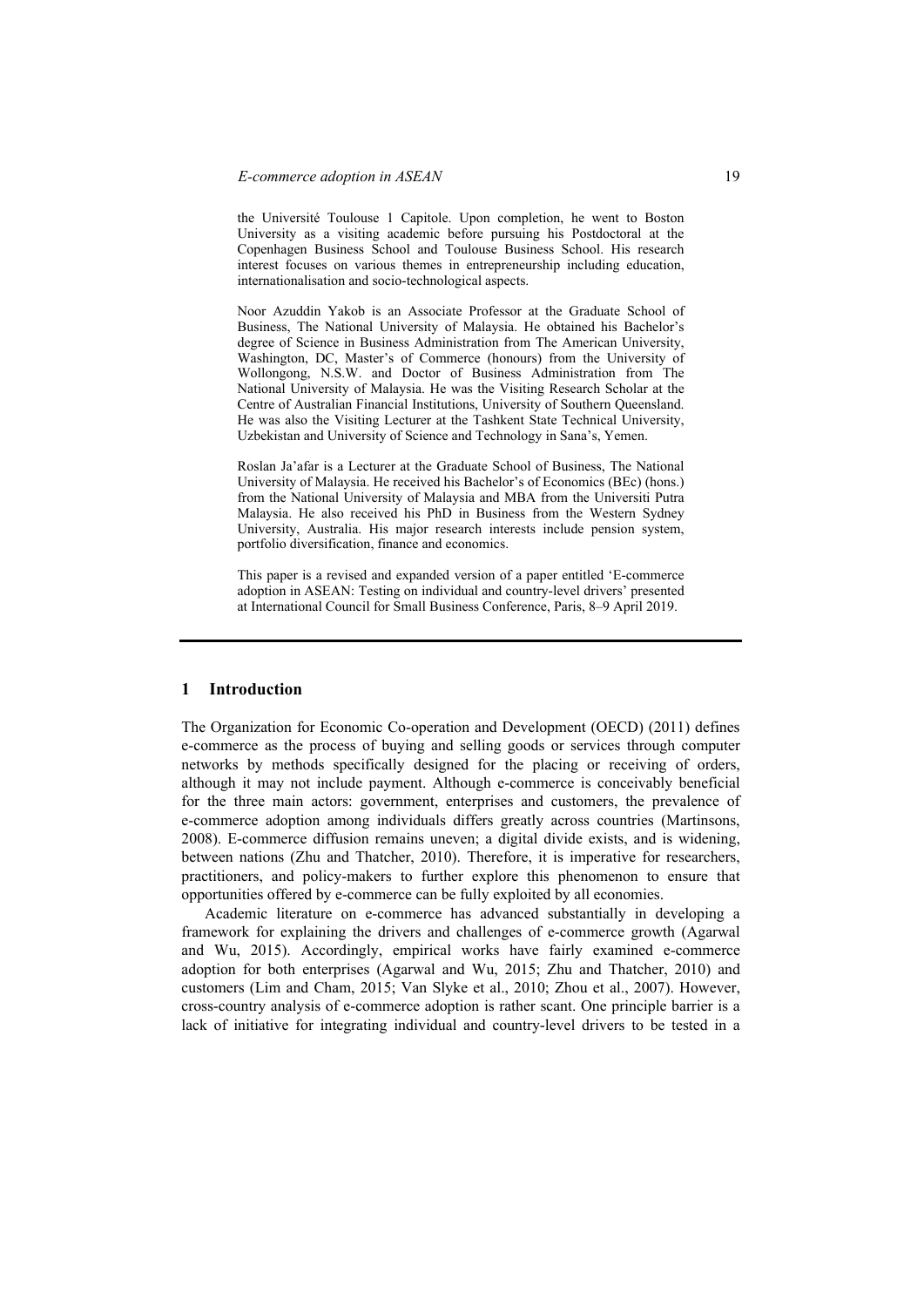single model. On one hand, many studies have focused solely on the customers' attributes such as age, gender, and cognitive-psychological characteristics to explain their online shopping behaviour (Zhou et al., 2007). On the other hand, Oxley and Yeung (2001) and Martinez and Williams (2010) have merely examined country-level variables such as physical infrastructure and rule of law for predicting global e-commerce diffusion. Although these studies merit acknowledgement, they do not adequately consider both individual and country-level drivers to explain heterogeneity in the rate of e-commerce usage among customers across nations. This is a considerable deficit in knowledge, especially in the context of a particular economic bloc like the Association of Southeast Asia Nations (ASEAN), where the aim is to reduce the digital gap and disseminate the benefits of e-commerce among citizens of all member countries.

Synthesising the gap in literature, a core question that emerges is how dynamic individual and country-level factors influence the likelihood of e-commerce usage. In attempt to provide academic and practical evidence, this research empirically examines the e-commerce adoption model of ASEAN. This model was developed from the studies of three prominent institutions: the Economic Research Institute for ASEAN and East Asia, the S. Rajaratnam School of International Studies, and the Institute of Southeast Asian Studies. Accordingly, the model is recognised as a core input for the development of ASEAN Economic Community (AEC) 2025.

The model of e-commerce adoption in ASEAN emphasises on four key drivers: demand, supply, infrastructure and regulation. In general, (1) demand factors reflect the perspective of the consumers, such as the possession of payment account, (2) supply refers to the availability of electronic platforms provided by those enterprises exploiting their technological knowledge and capacity for selling products or services, (3) infrastructure captures a wide range of facilities such as the availability and quality of the internet connection, as well as a country's transportation network, and lastly, (4) regulation concerns the rules and legal framework that govern e-commerce activities, particularly the enforcement of laws pertaining to data privacy and security.

To advance the model, we embed and test the effect of (5) national trust on e-commerce adoption. Our research is guided by institutional theory that considers not only the formal institutions but also the cultural aspects from which individual behaviour acquires legitimacy (Hoffman and Ventresca, 1999; North, 1990; Scott, 1998). Also, Agarwal and Wu (2015) proposed on three macro factors: institutional environment, infrastructure, and culture, as predictors of e-commerce adoption. In other words, since online purchasing is conducted virtually and involves greater uncertainty than conventional buying (Alharbi et al., 2013), the inclination for using e-commerce among citizens is influenced by the level of trust nurtured within the society.

Specifically, our empirical approach integrates individual and country-level drivers to empirically test the relationship among demand, supply, infrastructure, regulation, and trust for explaining the propensity for online purchasing among 5,883 individuals from six ASEAN countries in 2017.

This research contributes to both academics and practitioners in several ways. First, we advance the literature on those factors that influence e-commerce adoption by integrating and testing multi-level drivers in a single model. This approach not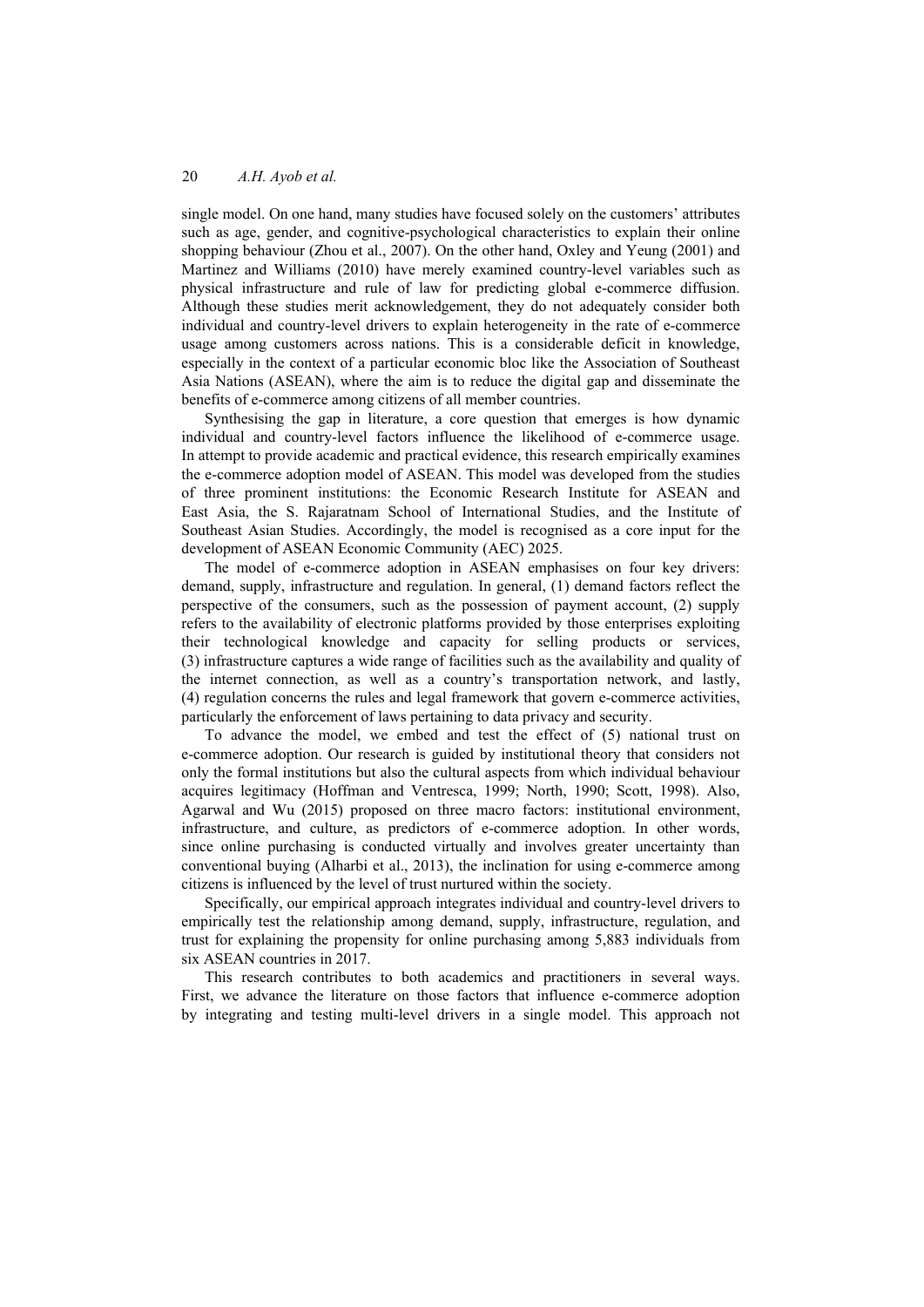only allows us to control for all possible individual and country factors, but also to perform a cross-country analysis. Second, we capture the comprehensive environment of the country, consisting of both formal institutions and national culture-values for examination. Third, this research focuses in the context of ASEAN member states since little research on e-commerce has been conducted outside of the west, and in particular, outside of the USA (Doern and Fey, 2006). Lastly, the findings of this study shed light on the initiatives of ASEAN to become a strong economic community where all members share the same aspiration to fully exploit the opportunities offered by e-commerce, when some are still hindered by institutional and cultural barriers.

# **2 E-commerce adoption as an agenda in the ASEAN Economic Community (AEC)**

ASEAN was established on 8 August 1967 in Bangkok, Thailand, and currently consists of ten countries: Brunei, Cambodia, Indonesia, Laos, Malaysia, Myanmar, the Philippines, Singapore, Thailand, and Vietnam. There are seven goals of this regional bloc, including the acceleration of the economic growth, social progress, and cultural development in order to strengthen the foundation for a prosperous and peaceful community, through active collaboration and mutual assistance among the members.

AEC is one of three pillars comprising the ASEAN community vision. In particular, AEC Blueprint 2025 provides a broader strategic roadmap towards a highly competitive and innovative region focusing on five key areas, particularly the enhancement of connectivity and sectoral cooperation within the economic bloc. To achieve that, several measures have been planned including the advancement of e-commerce adoption among both businesses and citizens of ASEAN.

Acknowledging the potential contributions of e-commerce, ASEAN has long initiated efforts since the e-ASEAN Framework Agreement 2000 for promoting the adoption and usage of e-based business platforms and digital technology to enhance the competitiveness of the bloc. The strategic measures emphasise four aspects:

- 1 consumer rights and protection laws
- 2 legal framework for online dispute resolution
- 3 secure, reliable and user-friendly e-identification
- 4 coherent and comprehensive framework for personal data protection.

However, these efforts are hindered by the socio-economic heterogeneity among the ten member countries. The differences are observed not only in terms of economic development, but also in the cultural attributes. This issue has been seriously addressed in the initiative for ASEAN Integration and the ASEAN Equitability Development Monitor 2014 that emphasise the need to narrow the development gap, particularly in countries like Cambodia, Laos, Myanmar, and Vietnam. As such, the prevalence of e-commerce varies across all ASEAN members.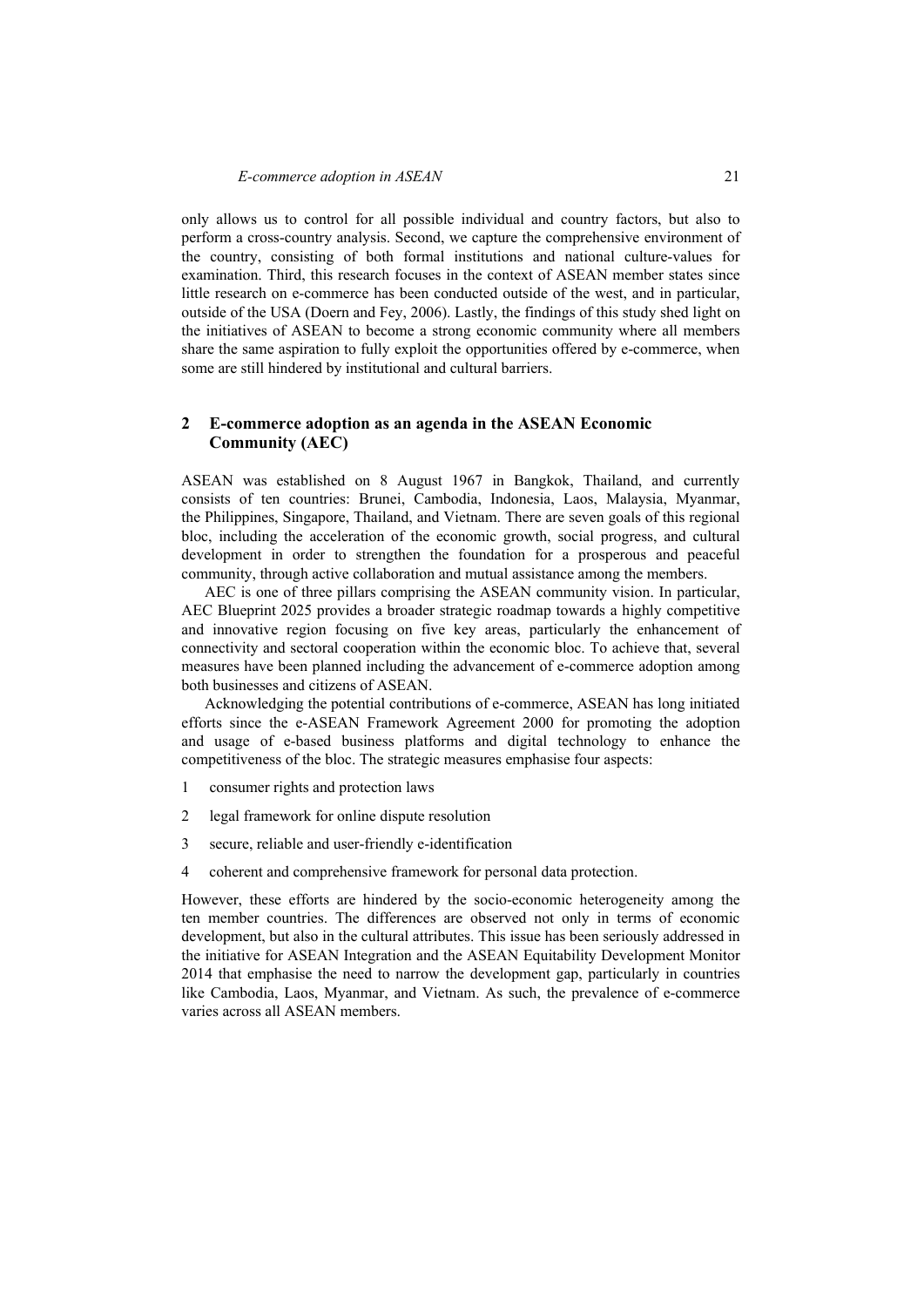# **3 Critical perspectives on e-commerce adoption: individual and country-level drivers**

We draw on institutional theory to argue that the eventual technological behaviour, e-commerce adoption by customers, results from both formal and informal institutional variables. According to institutional scholars, institutions provide the structure in which the behaviour of individuals and organisations occur or disappear (North, 1990). This structure is not restricted to a formal set of regulations, but includes normative (social obligations) and cognitive (collective constructions of social reality) aspects (Hoffman and Ventresca, 1999; Scott, 1998). Hence, institutions provide 'the rules of the game' through coercive, mimetic, and normative mechanisms (DiMaggio and Powell, 1983; Scott, 1998) to legitimise a particular behaviour of the participants, such as organisations and individuals.

To apply institutional theory in the context of e-commerce, more active usage among customers emerges in countries with stronger institutions and favourable culture-values that facilitate the process. For example, Martinsons (2008) has compared a mature (the USA) and developing market (China), and concluded that e-commerce adoption in the latter is hindered by low personal trust, poor contextual and informal information, and blurred boundaries between business and government.

To develop the hypotheses, we focus on four key drivers in e-commerce adoption model of ASEAN: demand, supply, infrastructure, and regulation (formal institutions), together with the national trust value (informal institution). In particular, we integrate the factors at both individual (demand) and country-level (supply, infrastructure, regulation, and trust) for explaining e-commerce usage among individuals in ASEAN. This approach bridges the gaps in existing literature mentioned earlier.

Most research has examined only demographic attributes, such as age and gender, together with personal characteristics, such as access to the internet and cognitive-psychological attributes (Sexton et al., 2002; Zhou et al., 2007). For example, the studies of Straub et al. (1997) and Lim and Cham (2015) utilised data among customers in various countries such as Indonesia, Japan, Malaysia, Switzerland, and the USA, but neglected to consider country-level variances. In fact, macro factors such as physical infrastructure and rule of law have been shown to affect e-commerce development (Martinez and Williams, 2010; Oxley and Yeung, 2001). Yet, cross-country studies by Chai and Pavlou (2004) and Van Slyke et al. (2010) did not directly test those formal institutional variables, but instead focused the influence of national culture.

### *3.1 Demand*

The demand driver for B2C focuses on the attributes of those customers who buy products or services via the internet, i.e., those customers with the means to pay for online purchases, following the indicator of B2C e-commerce index by the United Nations Conference on Trade and Development (UNCTAD). Online purchases are very convenient because they can be made with a wide variety of payment types, and consumers can benefit from sales tax savings (Martinsons, 2008). The preferred payment method varies across countries: credit and debit card, or mobile money; depending on domestic institutions such as financial regulations and credit riskiness, as well as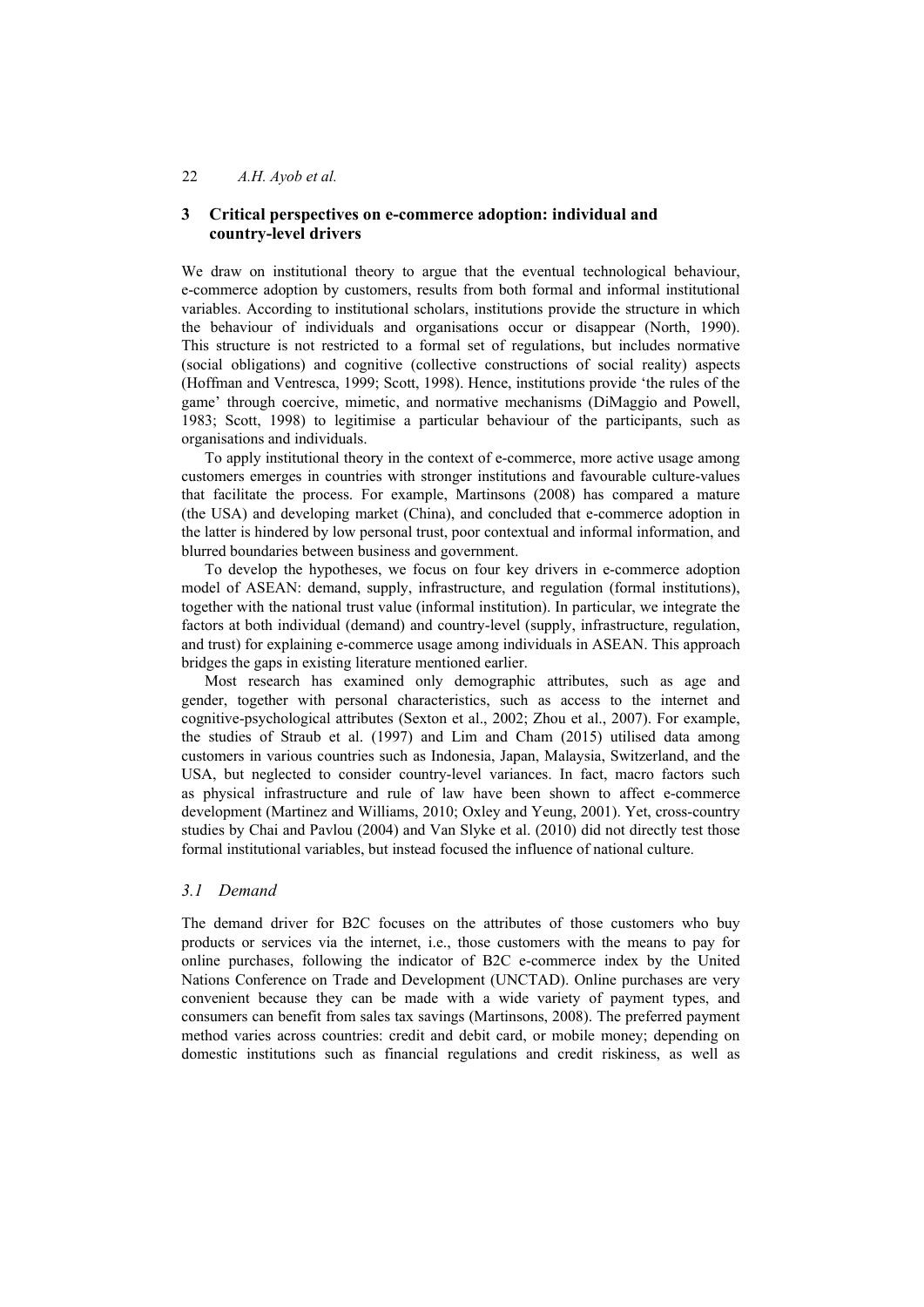consumers' personal preferences. Hence, customers must have an account at a bank or other type of financial institution, or a mobile money service, to enable them to make online purchases.

Accordingly, AEC Blueprint 2025 directs initiatives to provide a wider account ownership through the enhancement of the financing ecosystem. The measures include improved access to financial facilities and services, particularly for lower income groups. Furthermore, the AEC committee argued that consumers may decide against having an account if they feel unsecure. Thus, extra efforts should be taken to strengthen financial education programs to highlight the available technical countermeasures against threats of digital fraud, thus encouraging more people to access financial services.

As mentioned, most e-commerce transactions require buyers to pay using bank cards or mobile money. Nonetheless, some individuals are still sceptical about the security and reliability of online payments, and as a result, they avoid subscribing to those financial services that would otherwise allow them to buy goods and services online. Thus, demand for e-commerce is largely explained by ownership of an account with credible payment channels that are robust against potential online fraud (Oxley and Yeung, 2001). For example, in the USA, where the e-commerce market is worth over USD500 billion in 2017, the percentage of account ownership is also very high at 94% (the World Bank Global FINDEX 2014). Noticeably, the USA is one of the countries with strong customer protection laws, e.g., the Fair Credit Billing Act 1993 that grants the right of the buyer, in the case of a disputed charge, to withhold payment while the credit card company investigates the claim.

In short, we propose that e-commerce adoption is more prevalent among buyers in countries with a stronger demand, i.e., a possession of an account with financial institutions.

H1 Stronger demand is related with a higher propensity of e-commerce adoption among citizens in ASEAN.

### *3.2 Supply*

In contrast, the supply driver for e-commerce is explained from the perspective of online retailers and the availability of secure internet servers that enable secure online transactions. This measure is also captured in the UNCTAD B2C e-commerce index. Following the observations regarding demand, customers only purchase online when they are assured that adequate safety measures are in place. Hence, e‐commerce companies need to employ security protocols to address various safety issues such as safeguards for payment information and personal data protection.

According to UNCTAD, modern servers adopt encryption technology in online transactions to secure the data transfer process from unauthorised intruders. At present, the rate of secure server penetration is heterogeneous among advanced, emerging, and developing economies. Thus, we argue that more e-commerce users shall be observed in countries with a stronger supply of secure internet servers.

H2 Stronger supply is related with a higher propensity of e-commerce adoption among citizens in ASEAN.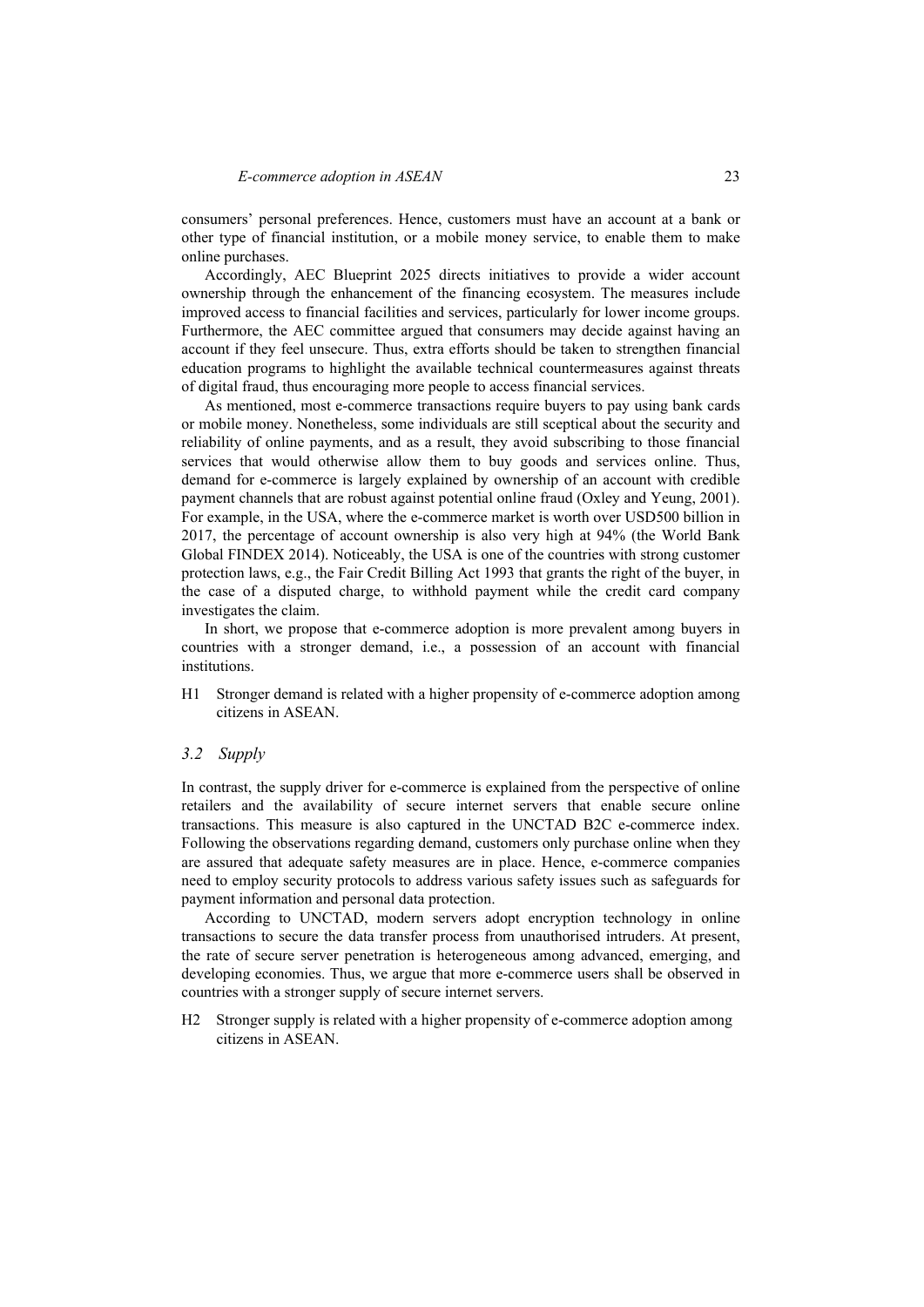# *3.3 Infrastructure*

Another macro driver imperative for e-commerce is infrastructure. There are three types of infrastructure closely related to e-commerce: physical, financial, and social infrastructure (Agarwal and Wu, 2015). As financial infrastructure is partly covered by the demand side and social infrastructure will be captured by the national trust value later, the infrastructure variable here concentrates on hard physical components of information technology and telecommunication (Oxley and Yeung, 2001).

Domestic telecommunications infrastructure is defined by the quality and speed of online communications and sales in the country (Doern and Fey, 2006). Yet, at a basic level, e-commerce infrastructure merely measures the rate of internet penetration or the percentage of internet users among the population, which is adopted by UNCTAD B2C e-commerce index. Although internet infrastructure is extremely vital for online sales, service companies across countries are not equally capable of providing wider and faster internet access. In particular, service providers in more advanced economics are found more likely to make such an investment as compared to their counterparts in developing countries (de la Torre and Moxon, 2001). One possible explanation is the abundance of resources and capabilities in a more advanced economy, making the return on investment more predictable.

As a result, if internet access is unavailable or too expensive, this would limit a consumer's ability to make online purchases (Oxley and Yeung, 2001).

H3 Stronger infrastructure is related with a higher propensity of e-commerce adoption among citizens in ASEAN.

### *3.4 Regulation*

The last driver in the e-commerce model of ASEAN is the regulatory environment of the country. As discussed earlier, online purchases expose customers to great uncertainty and risk: the seller is anonymous, the product is invisible, the payment is virtual, etc. Thus, a lack of security is often considered to be the main obstacle in adopting e-commerce, particularly when consumers are frightened by attacks on data transactions or personal accounts (Alharbi et al., 2013; Pavlou, 2003). Considering that this is a widespread impression of e-commerce, strong legal legislation and enforcement must be established to not only protect the interests of buyers, but also to disincentive hackers from fraudulent activities (Bell, 1998). In fact, if legal requirements are not adequately present, transaction costs increase and eventually impede the interest of individuals to shop online (Bell, 1998; Ndubizu and Arinze, 2002).

At the country level, laws represent a significant portion of the institutions that affect confidence in marketplace certainty (Doern and Fey, 2006); the e-commerce market will only flourish if the legal environment is secure, stable, and predictable (Zhu and Thatcher, 2010). Furthermore, the rule of law offers transparency and legal protection in online markets to drive for a global e-commerce growth (Oxley and Yeung, 2001).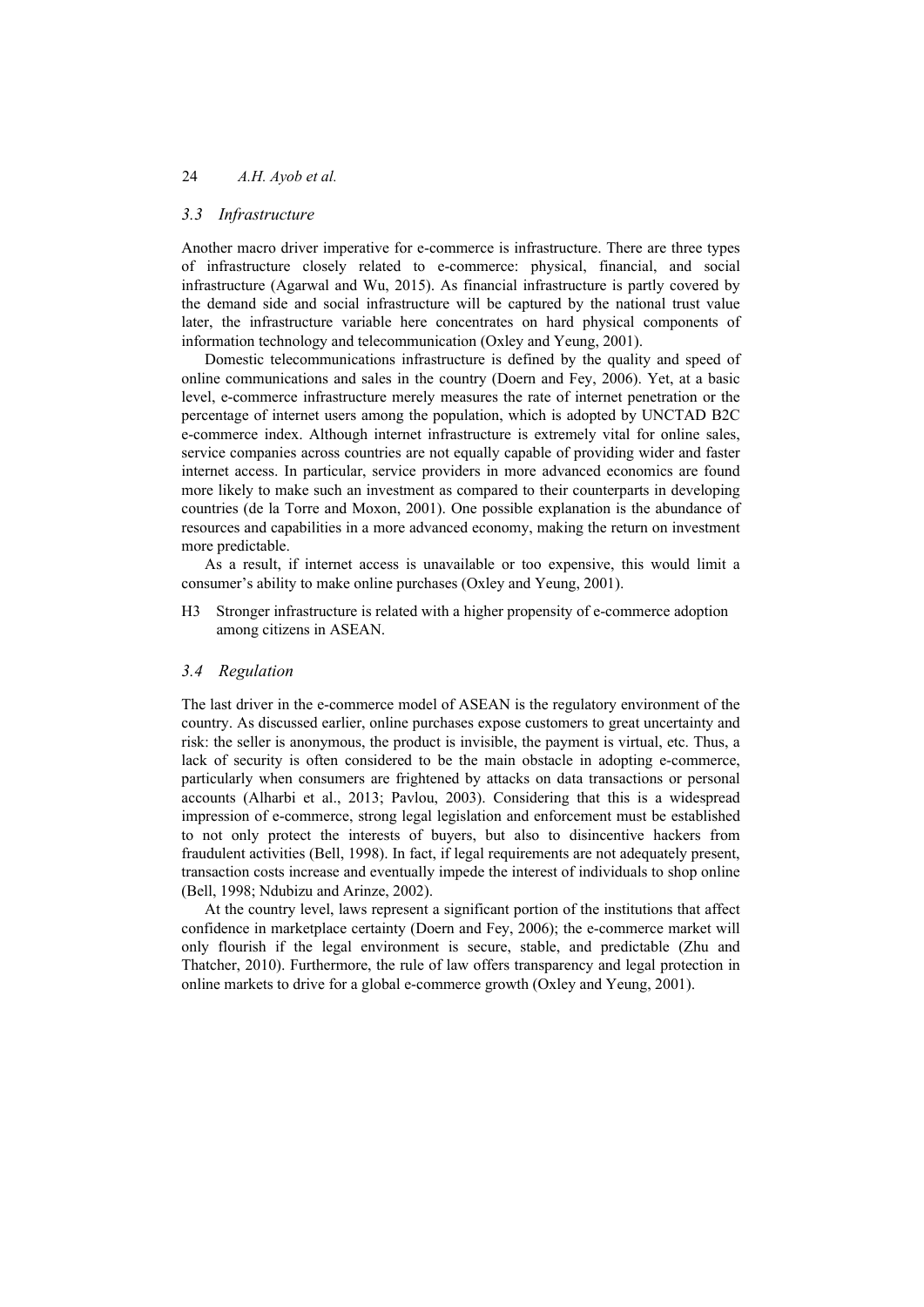Stemming from institutional theory, Martinez and Williams (2010) argued that the quality of national institutions, an open society characterised by a strong rule of law and regulation, together with political and economic stability, would foster the usage of e-commerce. However, there is still a large gap between countries in terms of awareness, understanding, knowledge, and eventual ability to deploy the robust strategies to ensure security for all parties involved in e-commerce activities.

A number of cross-country studies found that the quality of the legal environment significantly affects local e-commerce activities and revenues in a country (Ndubizu and Arinze, 2002; Oxley and Yeung, 2001). On one hand, customers in developed markets like the USA have benefited from a trustworthy regulatory system (Martinsons, 2008). They enjoy convenient and cost-effective buying options that result from low risk ecommerce that is strongly governed by a universal set of formal rules. On the other hand, consumers in developing economies are more reluctant to purchase online due to an institutional void, where there is insufficient legal protection of consumer rights afforded to them by the government (Agarwal and Wu, 2015). Hence, differences in regulation emerge as a significant predictor for explaining variances in the rate of e-commerce across countries.

H4 Stronger regulation is related with a higher propensity of e-commerce adoption among citizens in ASEAN.

## *3.5 Trust*

While regulation captures formal institutions, trust value within the society emphasises socio-cultural or informal institutions that shape the environment that influence the prevalence of e-commerce adoption. In fact, adequate infrastructure is necessary but not sufficient for people to use e-commerce unless they have reasonable confidence in the integrity of online transactions (Oxley and Yeung, 2001).

In short, trust value in e-commerce refers to the extent to which individuals feel confident in purchasing goods online and are willing to do so (Doern and Fey, 2006). In other words, virtual purchases can only be materialised if members of the society have an adequate level of trust towards others. Trust must be present because e-commerce activities are predicated on two main issues: privacy and security. Privacy concerns an individual's right to access and control their personal information and how it is collected, used, and transferred over the internet (Boritz and No, 2011), while security means the degree to which customers believe that their personal information will not be viewed, stored, and manipulated by unauthorised parties (Flavián and Guinalíu, 2006; Pavlou, 2003).

The role of trust becomes paramount because of the spatial and temporal separation between consumers and online sellers, together with the open structure of the internet that incurs greater uncertainty and risk (Pavlou, 2003). Furthermore, because of this separation, customers might have little to no interaction with sellers (San Martín et al., 2011), making it difficult for them to anticipate whether the purchased goods will be successfully delivered (McKnight et al., 2002).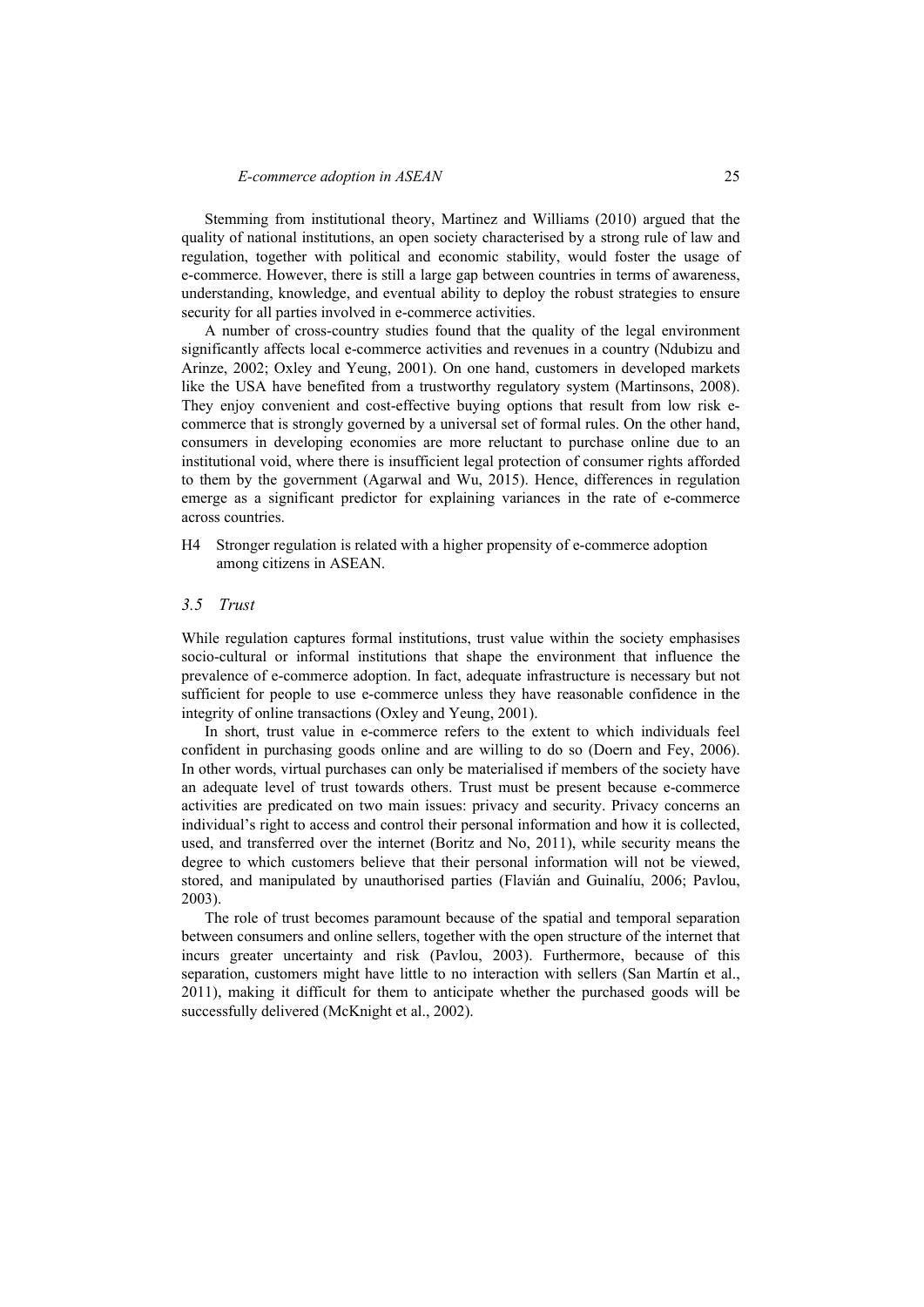At the country level, La Porta et al. (1997) and Baum et al. (2000) argue that trust value shared within the society is an important driver that contributes to the development of institutions, including the prevalence of e-commerce adoption. Thus, we suggest that the existence of strong trust would boost the spread of e-commerce in a country. On the contrary, distorted perceptions of trust will definitely hamper online sales by customers (Stewart et al., 2002).

H5 Stronger trust is related with a higher propensity of e-commerce adoption among citizens in ASEAN.

The framework of this research is presented in Figure 1.



**Figure 1** Framework of study

# **4 Methods and data**

Our initial step in constructing a robust dataset is to identify the best measures for each driver in the model. E-commerce adoption model of ASEAN does not dictate specific variables for measuring demand, supply, infrastructure and regulation. In fact, the model acknowledges that several indicators can be useful to capture each driver. Thus, we employ two methods for addressing this issue:

- 1 utilising similar measures as the UNCATD B2C e-commerce index
- 2 including other confounding variables as controls in the model.

To test our hypotheses, we acquired individual-level data from the World Bank Global FINDEX database 2017. The inclusion of data prior to that date is not possible because some of the important variables were not consistently captured. FINDEX is the world's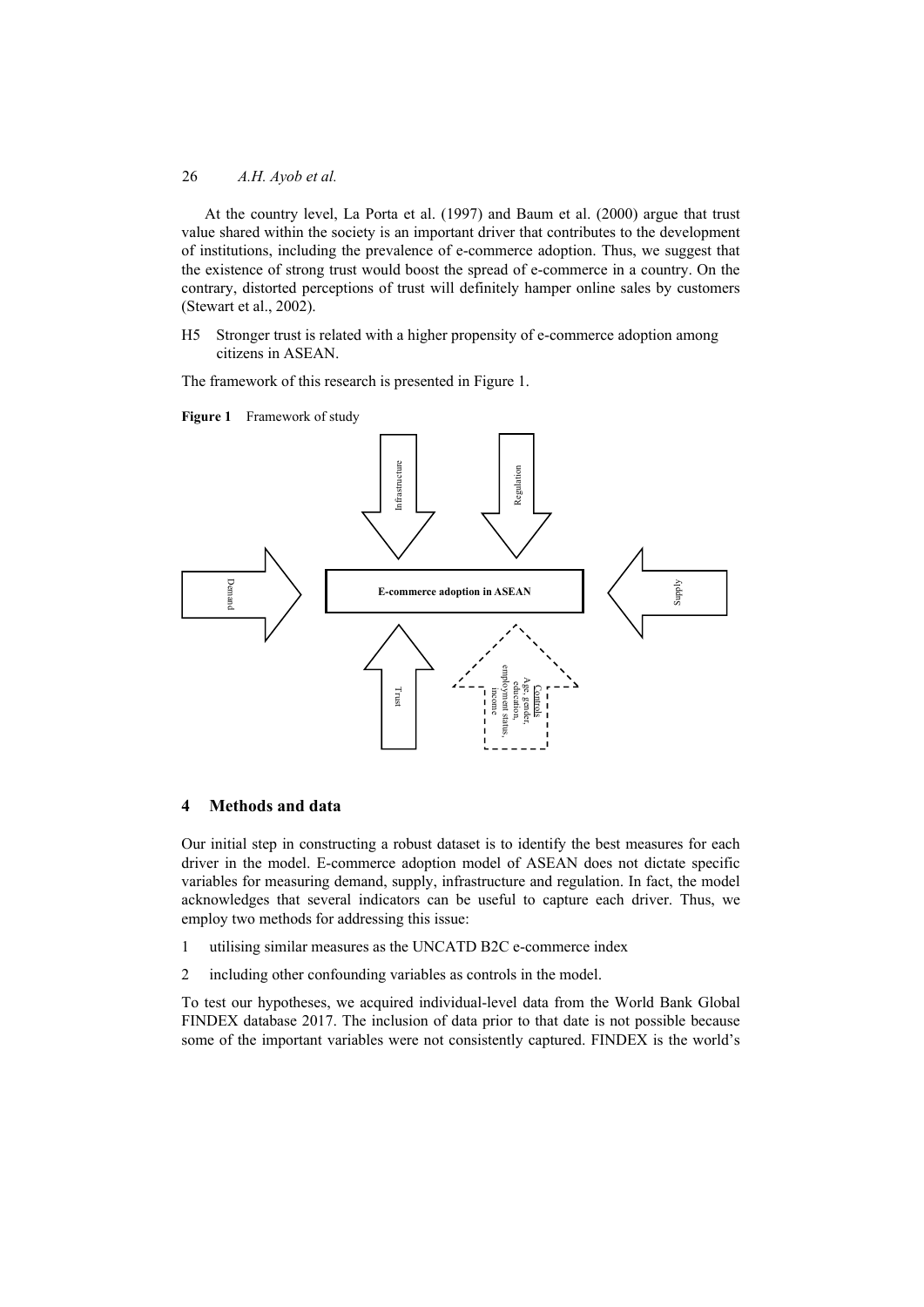most comprehensive dataset funded by the Bill and Melinda Gates Foundation that studies financial inclusion in countries worldwide. For example, in 2017, data are collected through nationally representative surveys of more than 150,000 adults in over 140 economies. For other country-level variables, we gathered data from various resources: the World Bank, International Telecommunication Union (ITU), and World Values Survey (WVS).

Although FINDEX 2017 captures 10,206 observations in nine ASEAN countries (excluding Brunei), data on trust from WVS only covers six countries: Indonesia, Malaysia, the Philippines, Singapore, Thailand, and Vietnam. After merging data from all sources and dropping some incomplete inputs, the final sample for analysis consists of 5,883 individuals from six countries.

### *4.1 Dependent variable*

The dependent variable is dichotomous, e-commerce adoption is measured at the individual-level: if respondents have personally bought things online in the past 12 months. FINDEX data in year 2014 is rather irrelevant because the question asked if respondents "… made payments on bills or bought things online using the internet." In other word, it combines the use of the internet not only for e-commerce but also other purposes.

#### *4.2 Explanatory variables*

The first driver, demand, is also binary and measured at the individual-level: if respondents have an account at a bank or another type of financial institution, or mobile money account. Ownership of any of these accounts strongly indicates the ability to pay for online transactions using a credit or debit card, or a transfer via mobile money.

Second, the supply-side driver is measured by the number of secure servers per million people, acquired from the World Bank. This measure reflects the readiness of a country to facilitate secure online transactions because encryption technology and other security protocols in secure servers are essential for safeguarding payment and personal information.

Third, although there are many possible indicators to measure the infrastructure necessary for e-commerce, we opt to employ the most common one: the rate of internet users, retrieved from the ITU. This data is calculated based on the percentage of population in the country that actually use the internet, and not merely have access to it.

Fourth, the indicator for regulation utilised data on the Global Cybersecurity Index (GCI) score from ITU, ranging from 0 (worst) to 1 (best). GCI is a survey that measures the commitment of each country to cybersecurity in five aspects: legal, technical, organisational, capacity building, and cooperation, captured through 157 questions.

Lastly, measures on national trust are retrieved from WVS. WVS provides the largest cross-national time series data on human beliefs and values, collected among a minimum of 1,000 respondents from each country in almost 100 countries every five years. Data on trust is the percentage of the population that respond "yes" to the statement "… most people can be trusted …"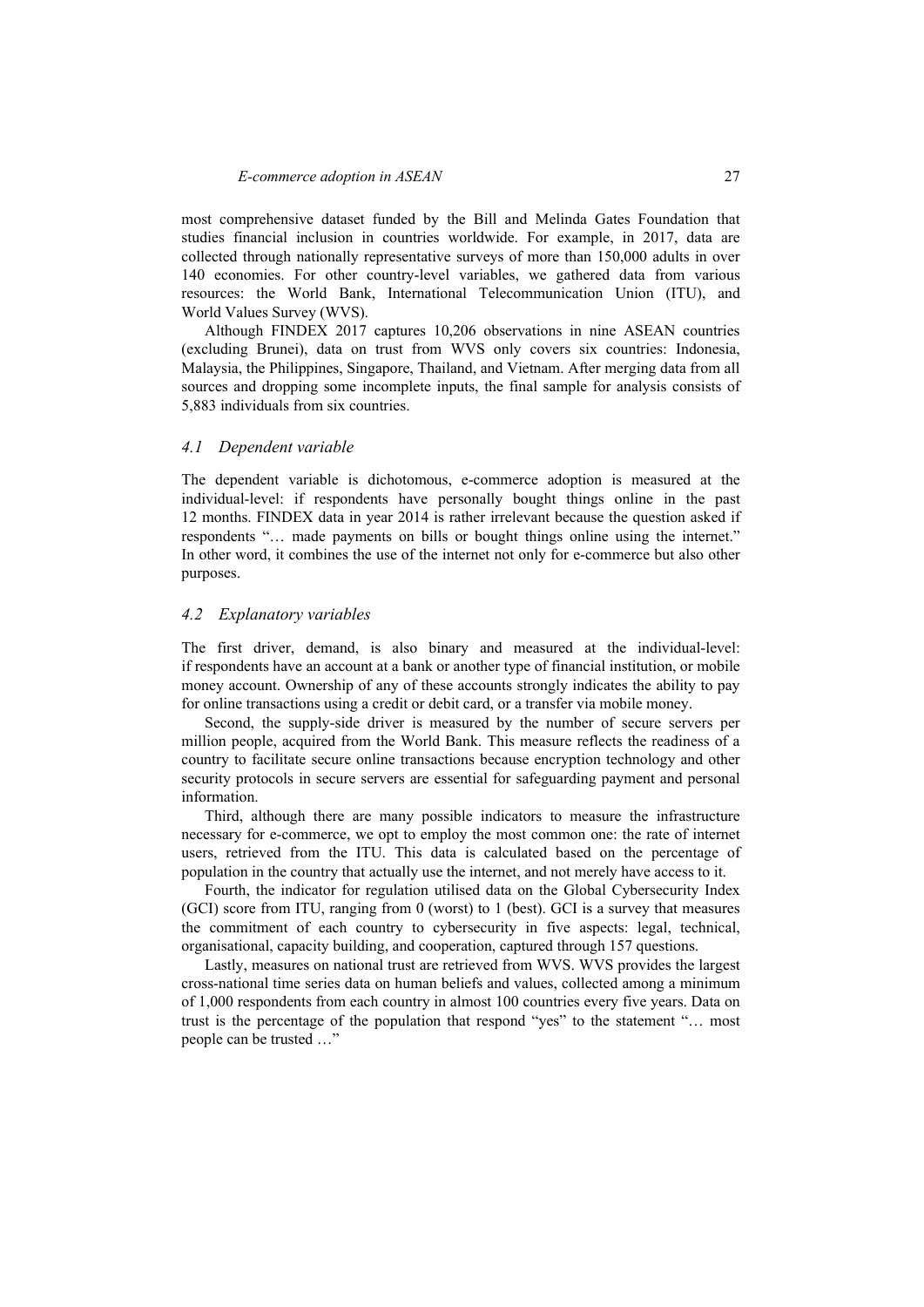## *4.3 Control variables*

One remedy to compensate for the potential bias caused by the selection of variables is to include other confounding measures as controls in the model. Thus, we control for individual demographic attributes: age, gender, education, employment status, and income level.

However, the inclusion of country-level controls is rather impossible due to the small number of countries involved. We attempt to include several controls such as population size and gross domestic product (GDP) as well as alternative measures of infrastructure such as logistic performance index and postal reliability index. However, all these variables are correlated almost perfectly with our explanatory variables of infrastructure and regulation, potentially causing multicollinearity. For example, population and infrastructure is correlated at –0.932 and GDP and regulation is correlated at 0.831.

Despite that, in a separate analysis, we have replaced data on infrastructure with logistic performance index and postal reliability index, similarly done by UNCTAD B2C e-commerce index. Although we do not report them here, we found that the substitution with any of these variables do not conflict with the results of this study. Therefore, our model neglects country-level controls and focus only on individual controls.

Description of all variables is presented in Table 1, and the correlations among the variables is shown in Table 2.

| Variable                     | Definition                                                                                                                         | Source        |
|------------------------------|------------------------------------------------------------------------------------------------------------------------------------|---------------|
| Dependent variable           |                                                                                                                                    |               |
| E-commerce adoption          | Dummy, equal to 1 if respondents have personally<br>bought things online using the internet in the past<br>12 months               | <b>FINDEX</b> |
| <i>Explanatory variables</i> |                                                                                                                                    |               |
| Demand                       | Dummy, equal to 1 if respondents have an account at a<br>bank or another type of financial institution, or mobile<br>money account | <b>FINDEX</b> |
| Supply (log)                 | Number of secure servers per million people                                                                                        | World Bank    |
| Infrastructure               | Percentage of internet users in the country                                                                                        | <b>ITU</b>    |
| Regulation                   | Global Cybersecurity Index score, range 0 to 1                                                                                     | ITU           |
| Trust                        | Percentage of respondents that respond "yes" to<br>" most people can be trusted"                                                   | <b>WVS</b>    |
| Controls                     |                                                                                                                                    |               |
| Age                          | Age of respondents                                                                                                                 | <b>FINDEX</b> |
| Gender                       | Dummy, equal to 1 if respondent is male                                                                                            | <b>FINDEX</b> |
| Education                    | Range 1 to 3: primary, secondary and tertiary                                                                                      | <b>FINDEX</b> |
| Employment status            | Dummy, equal to 1 if respondent is currently<br>employed                                                                           | <b>FINDEX</b> |
| Income level                 | Range 1 to 5: poorest to richest                                                                                                   | <b>FINDEX</b> |

**Table 1** Definitions of variables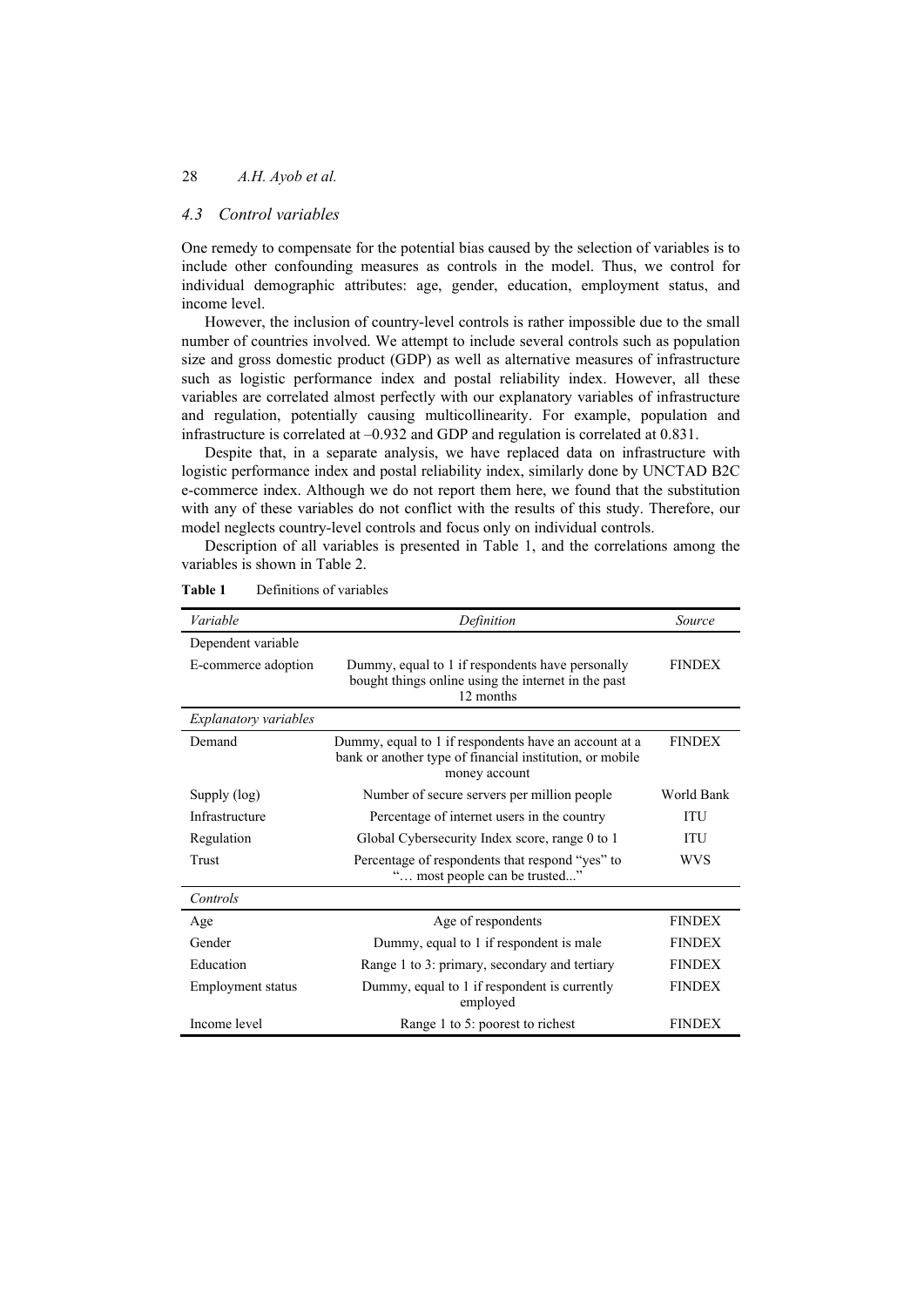|                                                                                          | Mean       | SD    |         |         |                |               |         | ¢       |         | ∞    | $\circ$ | $\tilde{c}$ |  |
|------------------------------------------------------------------------------------------|------------|-------|---------|---------|----------------|---------------|---------|---------|---------|------|---------|-------------|--|
| Demand                                                                                   | Ŝ,         | 0.48  |         |         |                |               |         |         |         |      |         |             |  |
| Supply (log)                                                                             | S          | 0.87  | 0.38    | S.      |                |               |         |         |         |      |         |             |  |
| Infrastructure                                                                           | Ҿ<br>58.   | 18.16 | 0.38    | 0.63    | $\frac{8}{10}$ |               |         |         |         |      |         |             |  |
| Regulation                                                                               | 0.62       | 0.24  | 0.46    | 0.53    | 0.47           | $\frac{8}{1}$ |         |         |         |      |         |             |  |
| Trust                                                                                    | 29.16      | 17.09 | $-0.02$ | 0.35    | $-0.35$        | $-0.46$       | 1.00    |         |         |      |         |             |  |
| E-commerce                                                                               | $\ddot{c}$ | 0.44  | 0.28    | 0.32    | 0.30           | 0.25          | 0.02    | 0.1     |         |      |         |             |  |
| Age                                                                                      | 42.33      | 16.81 | 0.00    | 0.05    | 0.04           | 0.05          | 0.13    | $-0.25$ | 0.100   |      |         |             |  |
| Gender                                                                                   | $\ddot{4}$ | 0.50  | 0.01    | 0.02    | 0.06           | 0.04          | $-0.05$ | 0.00    | $-0.02$ | ș    |         |             |  |
| Education                                                                                | 86.        | 0.67  | 0.28    | 0.22    | 0.31           | 0.22          | $-0.17$ | 0.37    | $-0.35$ | 0.08 | 00.1    |             |  |
| 10 Employment status                                                                     | S.         | 0.46  | 0.12    | 0.02    | 0.03           | 0.01          | 0.03    | 0.14    | $-0.12$ | 0.16 | 0.15    | 00.1        |  |
| 11 Income                                                                                | $\Xi$      | 1.43  | 0.15    | $-0.03$ | $-0.04$        | $-0.04$       | 0.01    | 0.19    | $-0.11$ | 0.03 | 0.29    | 0.13        |  |
| Notes: Significant at the $p < 0.010$ level when Pearson correlations >0.03 and $<-0.04$ |            |       |         |         |                |               |         |         |         |      |         |             |  |

**Table 2** Descriptive statistic and correlations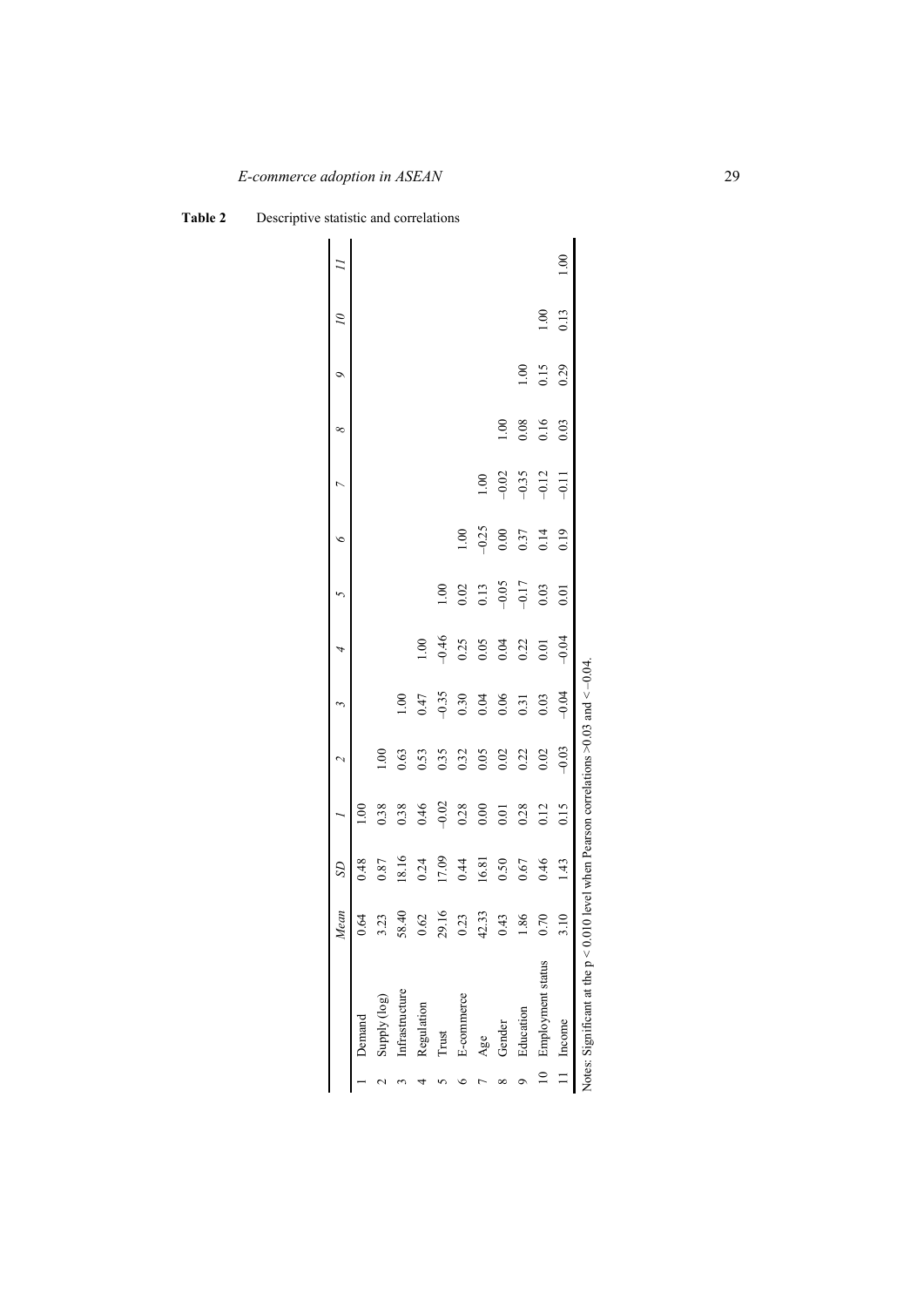# **5 Descriptive analysis**

Unlike the extensive economic and monetary union like the European Union, ASEAN is less integrated bloc mainly confined to a free trade agreement. The principle barrier for integration is differences in political ideology, level of development, and socio-cultural aspects. Following the World Bank classification, all six countries in our analysis are heterogeneous in terms of level of development. Singapore is the only high-income nation, followed by Malaysia and Thailand as upper-middle-income countries, while Indonesia, the Philippines, and Vietnam are considered lower-middle economies. This can be seen in the value of country-level variables: supply, infrastructure, and regulation. As the only high-income economy, Singapore has the highest value for all these variables; 58,690, 84, 0.925, respectively. On the other hand, the Philippines has the lowest for supply at 88, Indonesia is at the bottom for infrastructure with 32, and Vietnam is the worst for regulation at 0.245. Despite that, national trust does not necessarily correspond to economic level. Vietnam is the most trustworthy nation with 51% of the population trusting each other, while Malaysia and the Philippines both lack trust in society with only 8.4% and 3.2% respectively. Figure 2 illustrates country characteristics, while Table 3 exhibits sample characteristics for the six ASEAN countries.





|                | Singapore | Malaysia | Thailand | <b>Philippines</b> | Indonesia | Vietnam |
|----------------|-----------|----------|----------|--------------------|-----------|---------|
| Supply         | 58690     | 4837     | 580      | 88                 | 1284      | 1335    |
| Infrastructure | 84        | 80       | 53       | 56                 | 32        | 47      |
| Trust          | 37.3      | 8.4      | 36.7     | 3.2                | 37.2      | 50.9    |
| Regulation     | 0.925     | 0.893    | 0.684    | 0.594              | 0.424     | 0.245   |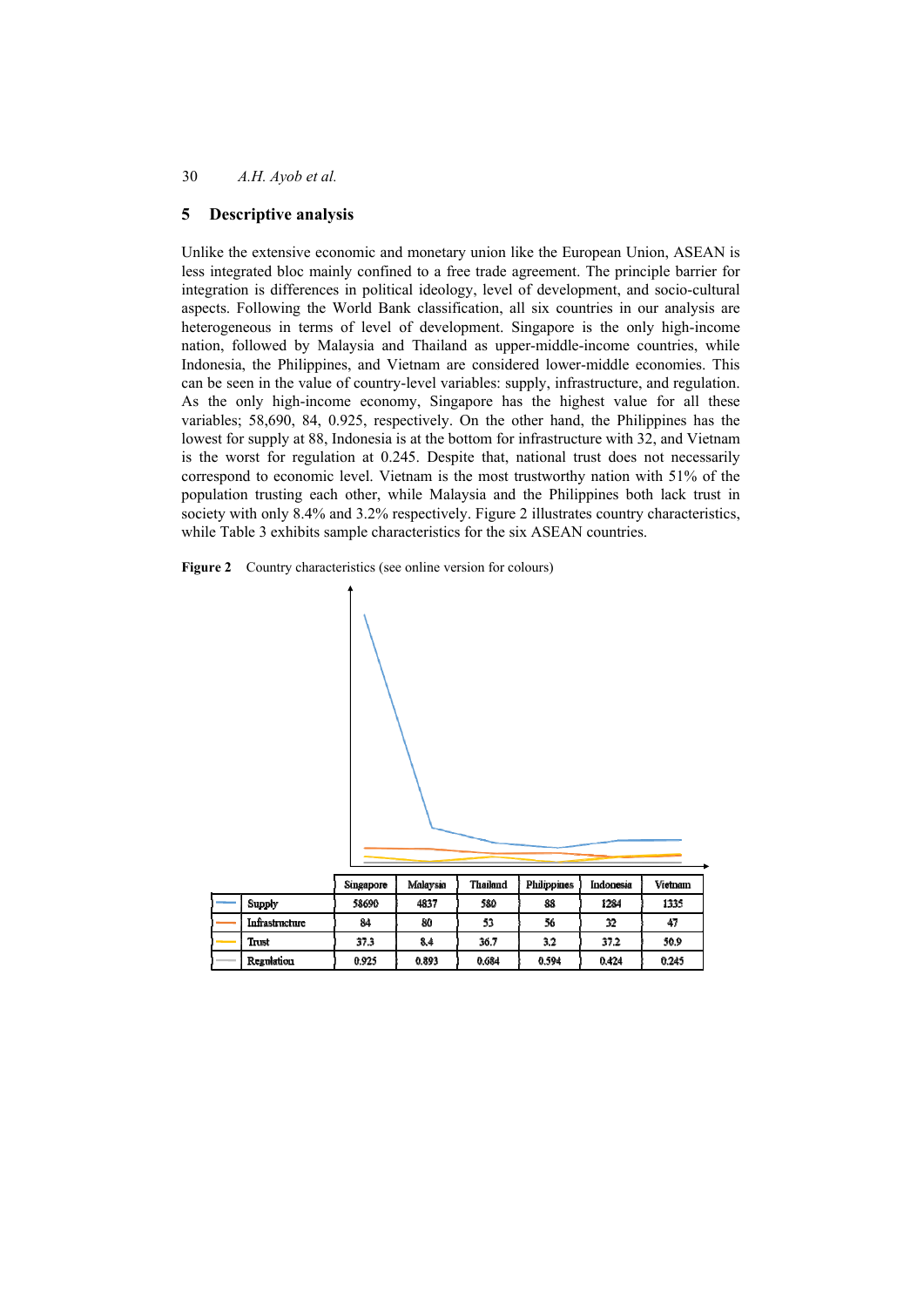|             |                  |             |        | Description (%) |       |                |           |                |                      |                         |        |
|-------------|------------------|-------------|--------|-----------------|-------|----------------|-----------|----------------|----------------------|-------------------------|--------|
| Country     | $\boldsymbol{n}$ |             | Gender |                 | Age   |                | Education |                | Employment<br>status |                         | Income |
| Singapore   | 996              | $\mathbf M$ | 43.07  | $\mathbf M$     | 46.96 | $\,1$          | 17.37     | $\mathbf Y$    | 68.90                | $\mathbf{1}$            | 20.48  |
|             |                  | $\mathbf F$ | 56.93  | <b>SD</b>       | 16.91 | $\overline{2}$ | 58.33     | $\mathbf N$    | 31.02                | $\overline{2}$          | 18.57  |
|             |                  |             |        |                 |       | 3              | 24.30     |                |                      | $\overline{\mathbf{3}}$ | 20.38  |
|             |                  |             |        |                 |       |                |           |                |                      | $\overline{\mathbf{4}}$ | 22.90  |
|             |                  |             |        |                 |       |                |           |                |                      | 5                       | 17.67  |
| Malaysia    | 917              | M           | 52.02  | M               | 36.31 | $\mathbf{1}$   | 7.20      | Y              | 72.41                | $\mathbf{1}$            | 19.52  |
|             |                  | $\mathbf F$ | 47.98  | <b>SD</b>       | 15.78 | $\mathfrak{2}$ | 52.34     | $\mathbf N$    | 27.59                | $\sqrt{2}$              | 17.67  |
|             |                  |             |        |                 |       | $\overline{3}$ | 40.46     |                |                      | 3                       | 18.65  |
|             |                  |             |        |                 |       |                |           |                |                      | $\overline{4}$          | 21.81  |
|             |                  |             |        |                 |       |                |           |                |                      | 5                       | 22.35  |
| Thailand    | 993              | $\mathbf M$ | 36.96  | M               | 52.53 | 1              | 59.72     | $\mathbf Y$    | 73.72                | $\mathbf{1}$            | 19.94  |
|             |                  | $\mathbf F$ | 63.04  | <b>SD</b>       | 16.34 | $\overline{c}$ | 32.63     | $\overline{N}$ | 26.28                | $\overline{2}$          | 20.14  |
|             |                  |             |        |                 |       | 3              | 7.65      |                |                      | 3                       | 18.53  |
|             |                  |             |        |                 |       |                |           |                |                      | $\overline{4}$          | 19.23  |
|             |                  |             |        |                 |       |                |           |                |                      | 5                       | 22.15  |
| Philippines | 998              | $\mathbf M$ | 43.79  | $\mathbf{M}$    | 40.5  | $\mathbf{1}$   | 29.26     | $\mathbf Y$    | 64.53                | $\mathbf{1}$            | 19.14  |
|             |                  | $\mathbf F$ | 56.21  | <b>SD</b>       | 17.52 | $\overline{c}$ | 59.42     | $\mathbf N$    | 35.47                | $\overline{c}$          | 16.73  |
|             |                  |             |        |                 |       | $\mathfrak{Z}$ | 11.32     |                |                      | 3                       | 20.34  |
|             |                  |             |        |                 |       |                |           |                |                      | $\overline{4}$          | 20.94  |
|             |                  |             |        |                 |       |                |           |                |                      | 5                       | 22.85  |
| Indonesia   | 1,000            | M           | 39.30  | M               | 38.28 | $\mathbf{1}$   | 34.10     | Y              | 63.60                | $\mathbf{1}$            | 16.90  |
|             |                  | $\mathbf F$ | 60.70  | <b>SD</b>       | 14.24 | $\mathfrak{2}$ | 62.70     | $\mathbf N$    | 36.40                | $\overline{c}$          | 17.90  |
|             |                  |             |        |                 |       | $\overline{3}$ | 3.20      |                |                      | 3                       | 18.80  |
|             |                  |             |        |                 |       |                |           |                |                      | $\overline{4}$          | 19.60  |
|             |                  |             |        |                 |       |                |           |                |                      | 5                       | 26.80  |
| Vietnam     | 979              | $\mathbf M$ | 42.80  | $\mathbf{M}$    | 42.11 | $\mathbf{1}$   | 34.01     | Y              | 74.36                | $\mathbf{1}$            | 17.77  |
|             |                  | $\mathbf F$ | 57.20  | <b>SD</b>       | 16.1  | $\overline{c}$ | 51.38     | $\mathbf N$    | 25.64                | $\overline{c}$          | 18.08  |
|             |                  |             |        |                 |       | $\mathfrak{Z}$ | 14.61     |                |                      | 3                       | 18.28  |
|             |                  |             |        |                 |       |                |           |                |                      | $\overline{4}$          | 20.74  |
|             |                  |             |        |                 |       |                |           |                |                      | 5                       | 25.13  |

#### **Table 3** Sample characteristics

# **6 Results**

Prior to the estimation, we run robustness checks to ensure that there are no abnormalities in the data: common method bias (although this is less likely for the dataset compiled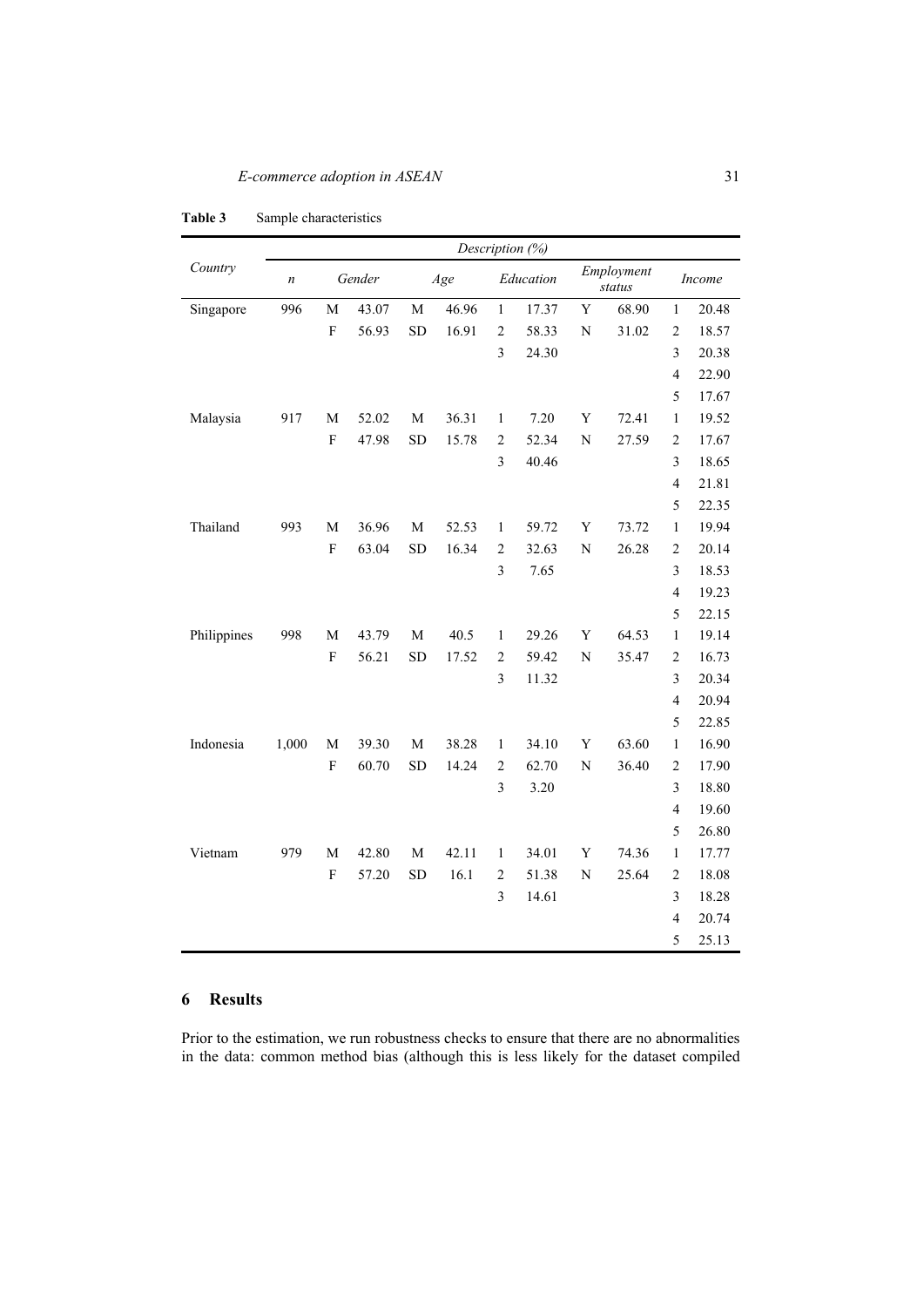from multiple sources), multicollinearity using variance inflation factors (VIF), and outliers. Thus, we are confident that our dataset is robust for analysis.

We use ordinary least squares (OLS) regression to estimate the relationship among all independent variables and the propensity of e-commerce adoption. OLS is chosen because it is a linear probability model mostly appropriate for cross-sectional data (Hutcheson, 2011). Table 4 reports the regression results. Model 1 includes the control variables. Model 2 tests only the independent variables, while model 3 runs a full model.

|                         | Model 1                | Model 2                          | Model 3                         |
|-------------------------|------------------------|----------------------------------|---------------------------------|
| Demand                  |                        | $0.172***$                       | $0.078***$                      |
| Supply (log)            |                        | (0.013)<br>$0.117***$<br>(0.013) | (0.013)<br>$0.040**$<br>(0.013) |
| Infrastructure          |                        | $0.006***$<br>(0.001)            | $0.005***$<br>(0.001)           |
| Regulation              |                        | $-0.357***$<br>(0.052)           | 0.029<br>(0.051)                |
| Trust                   |                        | $-0.002**$<br>(0.001)            | $0.003***$<br>(0.001)           |
| Controls                |                        |                                  |                                 |
| Age                     | $-0.003***$<br>(0.000) |                                  | $-0.005***$<br>(0.000)          |
| Gender                  | $-0.037***$<br>(0.011) |                                  | $-0.037***$<br>(0.010)          |
| Education               | $0.189***$<br>(0.009)  |                                  | $0.112***$<br>(0.009)           |
| Employment status       | $0.074***$<br>(0.012)  |                                  | $0.059***$<br>(0.011)           |
| Income                  | $0.026***$<br>(0.004)  |                                  | $0.034***$<br>(0.004)           |
| Constant                | $-0.090**$<br>(0.027)  | $-0.317***$<br>(0.024)           | $-0.473***$<br>(0.031)          |
| $R^2$                   | 0.169                  | 0.148                            | 0.264                           |
| Adjusted R <sup>2</sup> | 0.168                  | 0.147                            | 0.263                           |
| F-value                 | 238.172***             | 203.416***                       | 210.834***                      |

Table 4 Regression results

Notes: \*\*\*p < 0.001, \*\*p < 0.010, \*p < 0.050 and  $\gamma$ p < 0.100 (two-tailed).

Models 2 and 3 consistently support Hypotheses 1, 2 and 3 that demand, supply and infrastructure drivers are strong and positively related with e-commerce adoption among consumers in ASEAN. Our findings are mostly consistent with prior research that e-commerce is mostly adopted amongst people who possess a bank or mobile money account mandatory for making an online payment, and those who are living in a country with strong infrastructure (Oxley and Yeung, 2001). Similarly, Järveläinen (2007) suggests customers that consider online activities including payment transactions and information sharing safe are more likely to purchase online.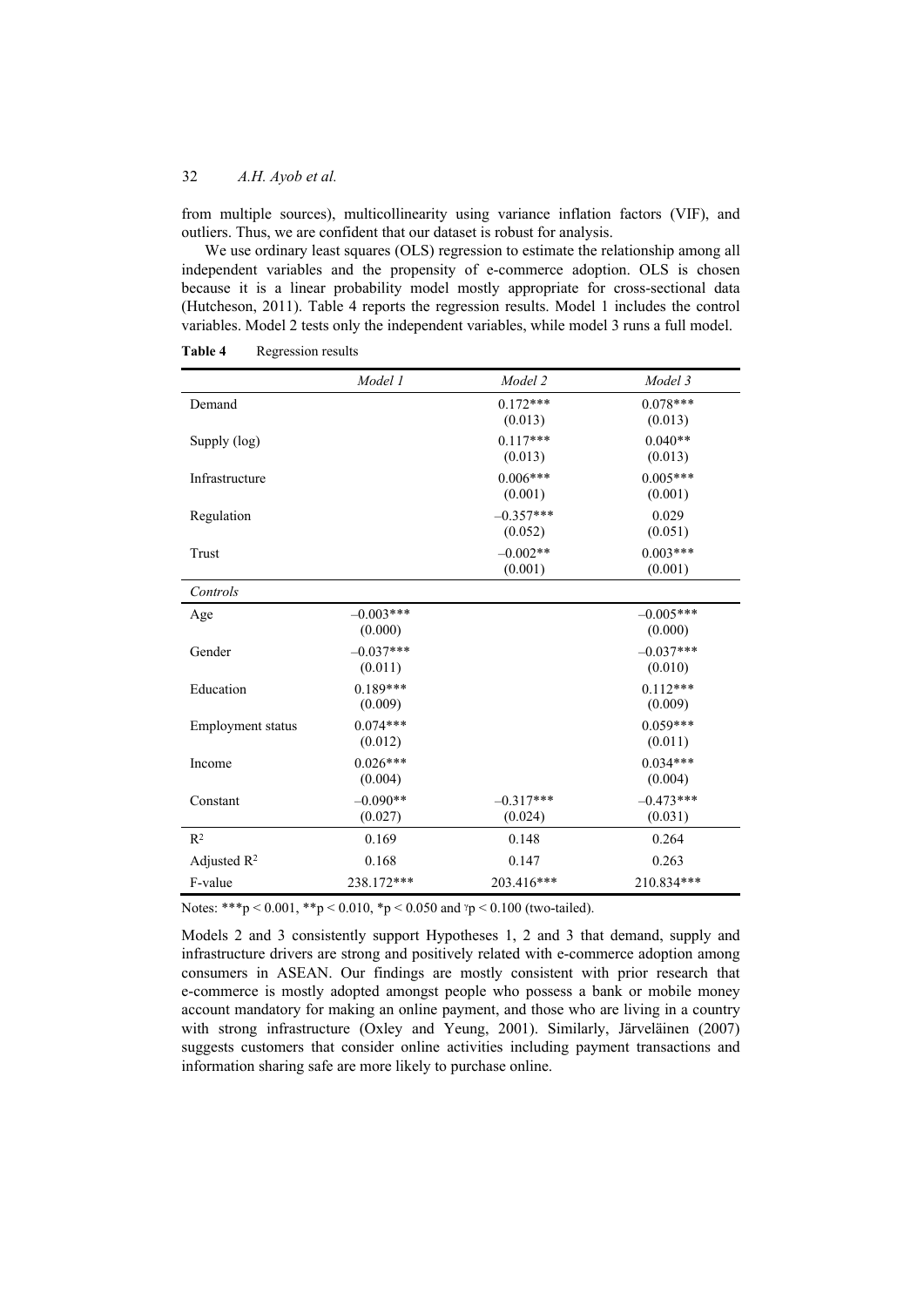Hypothesis 5 is also supported between trust and e-commerce behaviour after controlling for individual characteristics in model 3, though a negative relationship surprisingly emerges in model 2. Hence, our results hold similar findings in previous studies (Baum et al., 2000; La Porta et al., 1997) that trust provides a significant social context, equally important as formal institutions, in explaining the propensity of online shopping amongst customers.

However, Hypothesis 4 is rejected. Model 2 shows a negative relationship between regulation and online purchase behaviour, while Model 3 shows an insignificant relationship. This findings are rather counter-intuitive, as it opposes the majority of previous research (Bell, 1998; Martinez and Williams, 2010; Ndubizu and Arinze, 2002; Zhu and Thatcher, 2010). One possible explanation is that while the government may have taken adequate measures to ensure cyber security, those efforts do not necessary reach the objective. First, the enactment of any new law may take some time to implement and enforce; until customers feel confident that their online purchases are protected, the government needs to continuously educate the public about regulations pertaining to e-commerce. Second, since online purchases are an individual decision, the existence of strong laws appears to be secondary determinant as customers rely on their own experiences, and those of their friends and family, rather than information provided by the government. Third, law experts argue that people only accept laws if they consider them to be compatible with their personal beliefs (Jackson et al., 2012; Tyler, 2006). In other words, strong regulation is important, but insufficient to dictate one's purchasing behaviour, i.e., if he or she personally prefers to buy things in traditional stores rather than online.

Lastly, in term of controls, we found that online purchasing is more common among younger, female, more educated, employed, and higher-income consumers.

### **7 Discussion and conclusions**

In the context of e-commerce, can ASEAN economic bloc ensure equal outcomes from policies it imposes on all member countries, and does the macro environment influence individual behaviour? We endeavour to challenge most studies on e-commerce that that suggest that adoption is explained by either individual or national characteristics. Instead, we argue that e-commerce adoption results from the integration of both. Hence, online purchasing is not only influenced by who the customer is, but where the customer lives.

To provide empirical evidence, we test the e-commerce adoption model of ASEAN by examining the relationship among demand, supply, infrastructure, regulation, and trust towards the propensity to purchase online among 5,883 individuals in six countries. The findings of this research have several implications for literature and policy in e-commerce.

First, heterogeneity in institutions stand as a principle barrier to e-commerce diffusion across member countries. Although the collective mission of AEC is to ensure that all citizens have equal opportunities to utilise online businesses, adoption is limited to those who have means to pay, access to the internet and secure websites, and perceive themselves to live in a trustworthy society.

Second, we establish a conceptual link between two important, yet previously isolated, bodies of literature: e-commerce behaviour and institutions. In particular, we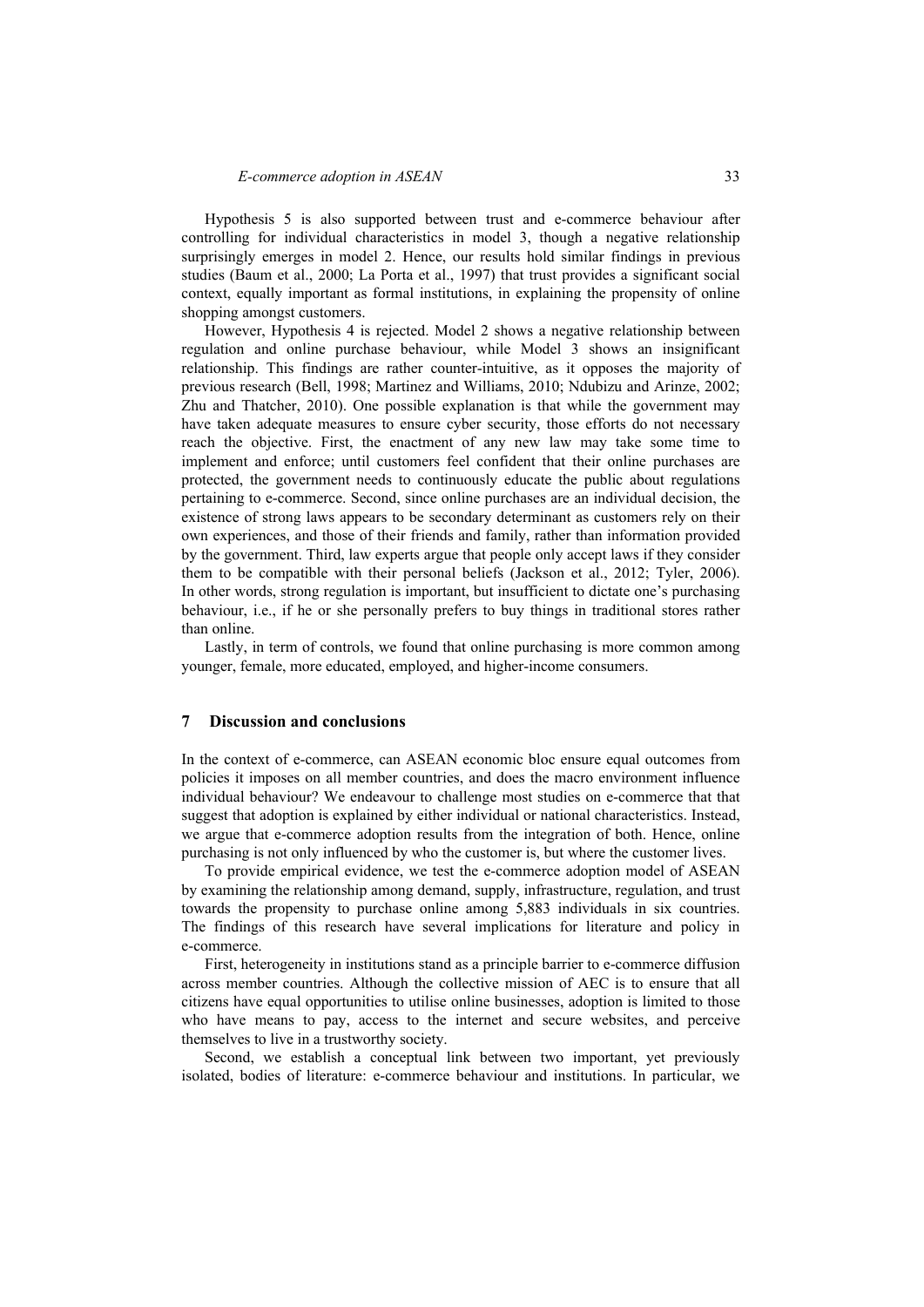found that a country's socio-culture is as important as formal institutions in explaining e-commerce behaviour. From that, we learn that initiatives encouraging people to utilise online commerce should not merely focus on tangible aspects, such as infrastructure, but should also nurture values related to virtual activity such as trust.

Third, we discover that laws protecting online security and privacy are not entirely effective in bringing confidence to users for embracing e-commerce. It is essential for governments to establish strong regulation, but the eventual decision of whether or not to buy online is driven by other more dominant factors, presumably the customer's personal experiences and those of close friends and family. In other word, what government promotes regarding internet safety is not always what the citizens really perceive or experience.

This study offers few practical implications. Following the findings that people are more likely to adopt e-commerce if they have a means to pay online and access to a secured internet connection, government should accelerates the efforts to provide adequate infrastructure especially to those who are living in rural areas. Those people are often neglected and left behind in the modern technological society. Together, although trust is not hardly nurtured in a short-term, government and the society as a whole should work progressively to improve the trustworthiness through education or public campaigns.

In summary, for policy makers, our findings suggest that the ASEAN committee should personalise strategies for each member country, instead of deploying a common plan for all. In recognising that each country faces different types of barriers to adopting e-commerce, aide and assistance can be tailored to each country's needs. Equally important, the efforts to increase e-commerce diffusion should not neglect cultural considerations while continuously focusing on the improvement of formal institutions. Finally, we suggest that the introduction of regulation of e-commerce must be comprehensively conveyed for citizens to fully understand and embrace the trend.

Despite its contributions, this research is subjected to several caveats. First, we analyse data for only six of ten ASEAN members. We must be cautious in generalising the results from this small sample into other contexts. Second, our analysis is restricted to a set of selective measures. Although we have also tested substitute variables and found no conflicting results, the choice of variables might still be an issue to some. Lastly, our analyses do not demonstrate the causality, but rather hold to a strong assumption that individual behaviour is determined by both personal and environmental aspects and not vis-a-versa. In other words, it is hard to argue that buying things online can eventually increase the level of infrastructure development in the country.

### **Acknowledgements**

This research was funded by the National University of Malaysia, under grant DCP-2017-017/3.

#### **References**

Agarwal, J. and Wu, T. (2015) 'Factors influencing growth potential of e‐commerce in emerging economies: an institution‐based N‐OLI framework and research propositions', *Thunderbird International Business Review*, Vol. 57, No. 3, pp.197–215.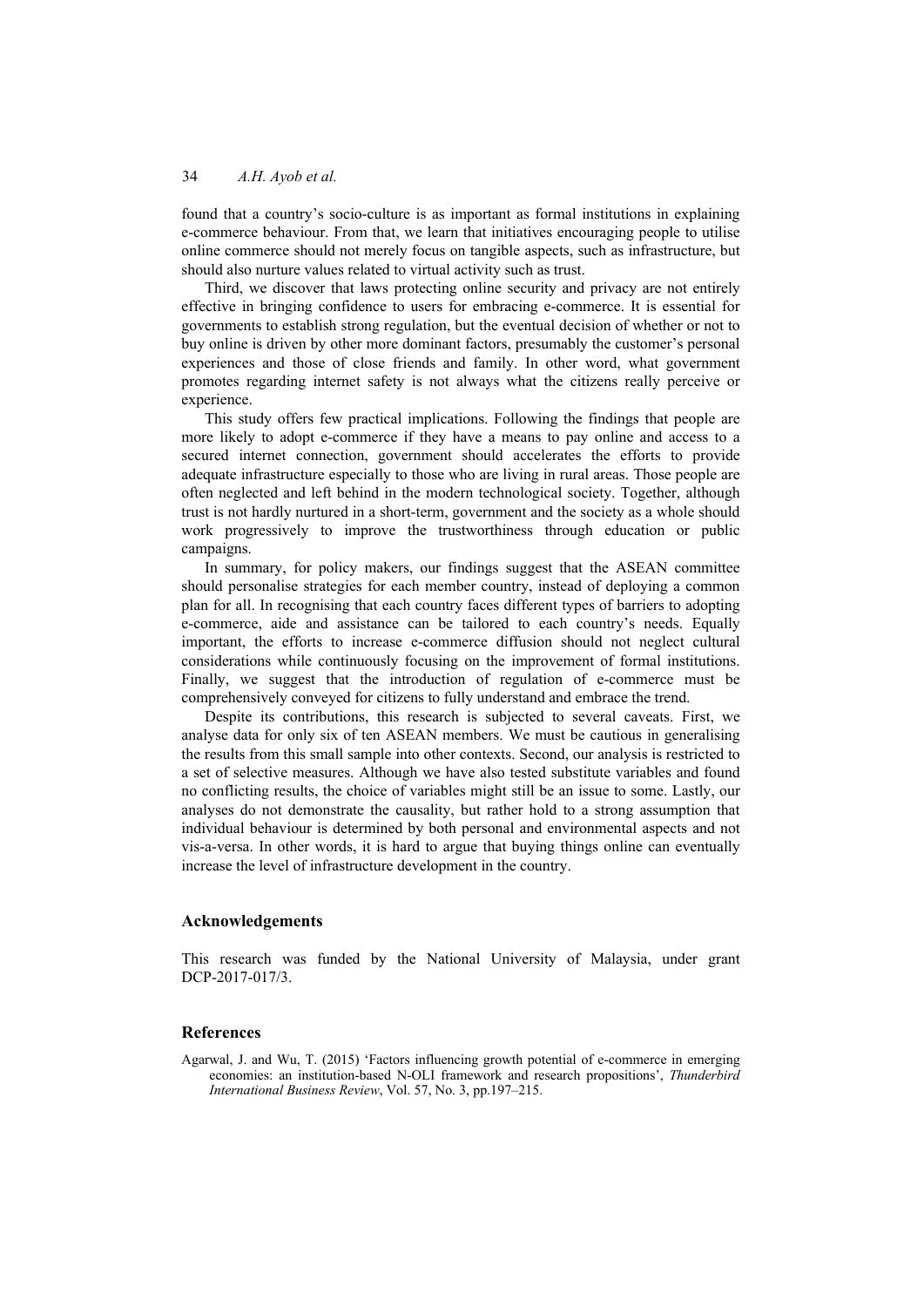- Alharbi, I.M., Zyngier, S. and Hodkinson, C. (2013) 'Privacy by design and customers' perceived privacy and security concerns in the success of e-commerce', *Journal of Enterprise Information Management*, Vol. 26, No. 6, pp.702–718.
- Baum, J., Chen, S. and Granitsas, A. (2000) 'Settling accounts', *Far Eastern Economic Review*, Vol. 163, No. 34, pp.39–41.
- Bell, B.A. (1998) 'Corporate web sites and securities offerings', *New York Law Journal*, Vol. 219, No. 97, pp.5–7.
- Boritz, J.E. and No, W.G. (2011) 'E-commerce and privacy: exploring what we know and opportunities for future discovery', *Journal of Information Systems*, Vol. 25, No. 2, pp.11–45.
- Chai, L. and Pavlou, P.A. (2004) 'From 'ancient' to 'modern': a cross-cultural investigation of electronic commerce adoption in Greece and the United States', *Journal of Enterprise Information Management*, Vol. 17, No. 6, pp.416–423.
- de la Torre, J. and Moxon, R.W. (2001) 'Introduction to the symposium e-commerce and global business: the impact of the information and communication technology revolution on the conduct of international business', *Journal of International Business Studies*, Vol. 32, No. 4, pp.617–639.
- DiMaggio, P.J. and Powell, W.W. (1983) 'The iron cage revisited: Institutional isomorphism and collective rationality in organizational fields', *American Sociological Review*, Vol. 48, No. 2, pp.147–160.
- Doern, R.R. and Fey, C.F. (2006) 'E-commerce developments and strategies for value creation: the case of Russia', *Journal of World Business*, Vol. 41, No. 4, pp.315–327.
- Flavián, C. and Guinalíu, M. (2006) 'Consumer trust, perceived security and privacy policy: three basic elements of loyalty to a web site', *Industrial Management & Data Systems*, Vol. 106, No. 5, pp.601–620.
- Hoffman, A.J. and Ventresca, M.J. (1999) 'The institutional framing of policy debates: economics versus the environment', *American Behavioral Scientist*, Vol. 42, No. 8, pp.1368–1392.
- Hutcheson, G.D. (2011) 'Ordinary least-squares regression', in Moutinho, L. and Hutcheson, G.D. (Eds.): *The SAGE Dictionary of Quantitative Management Research*, pp.224–228, SAGE Publications Ltd., London.
- Jackson, J., Bradford, B., Hough, M., Myhill, A., Quinton, P. and Tyler, T.R. (2012) 'Why do people comply with the law? Legitimacy and the influence of legal institutions', *British Journal of Criminology*, Vol. 52, No. 6, pp.1051–1071.
- Järveläinen, J. (2007) 'Online purchase intentions: an empirical testing of a multiple-theory model', *Journal of Organizational Computing and Electronic Commerce*, Vol. 17, No. 1, pp.53–74.
- La Porta, R., Lopez-de-Silanes, F., Shleifer, A. and Vishny, R. (1997) 'Legal determinants of external finance', *The Journal of Finance*, Vol. 52, No. 3, pp.1131–1150.
- Lim, Y.M. and Cham, T.H. (2015) 'A profile of the internet shoppers: evidence from nine countries', *Telematics and Informatics*, Vol. 32, No. 2, pp.344–354.
- Martinez, C.A. and Williams, C. (2010) 'National institutions, entrepreneurship and global ICT adoption: a cross-country test of competing theories', *Journal of Electronic Commerce Research*, Vol. 11, No. 1, pp.73–91.
- Martinsons, M.G. (2008) 'Relationship-based e-commerce: theory and evidence from China', *Information Systems Journal*, Vol. 18, No. 4, pp.331–356.
- McKnight, D.H., Choudhury, V. and Kacmar, C. (2002) 'The impact of initial consumer trust on intentions to transact with a web site: a trust building model', *The Journal of Strategic Information Systems*, Vol. 11, Nos. 3–4, pp.297–323.
- Ndubizu, G. and Arinze, B. (2002) 'Legal determinants of the global spread of e-commerce', *International Journal of Information Management*, Vol. 22, No. 3, pp.181–194.
- North, D. (1990) *Institutions, Institutional Change and Economic Performance*, Cambridge University Press, Cambridge.